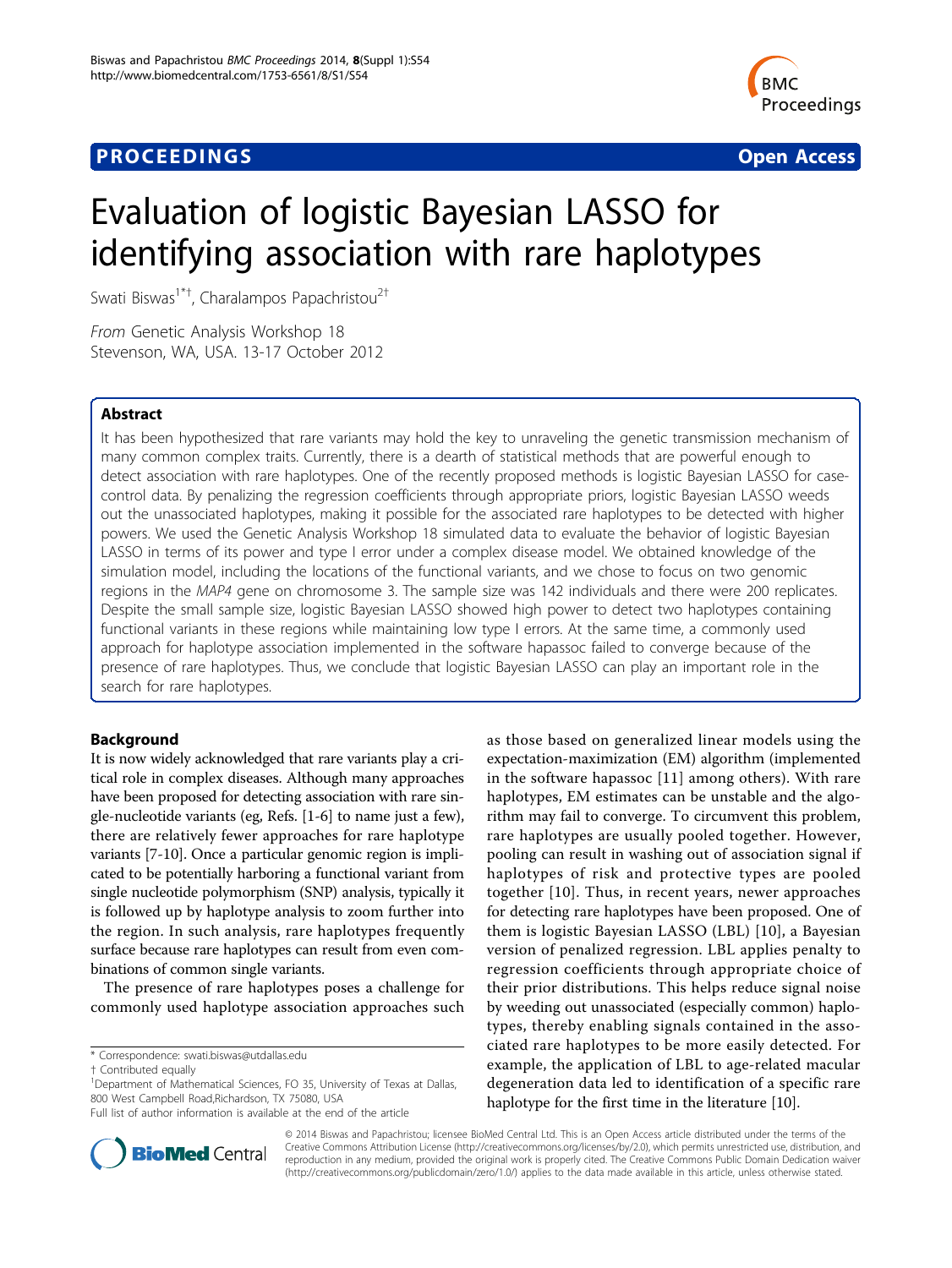Our goal is to further evaluate the performance of LBL for data generated under complicated and realistic scenarios. Data from Genetic Analysis Workshop 18 (GAW18) provide such an opportunity, and with this aim, we apply LBL to 200 replicates of the simulated GAW18 data. In particular, we mimic a candidate variant search approach. That is, we assume that prior studies, most likely single-SNP studies, have pointed to a genomic region that potentially harbors variants involved in the genetic mechanism of a trait. Following up on that, we zoom into the region with sequence data provided in GAW18. So that we could evaluate power and type I error, we obtained access to the simulating model ("Answers"). We focused on two genomic regions in the MAP4 gene on chromosome 3 that harbored several functional variants and analyzed them using LBL and hapassoc.

# Methods

Here we briefly describe LBL; more details can be found in Biswas and Lin [\[10](#page-4-0)]. Suppose we have a case-control sample consisting of  $n_1$  cases and  $n_2$  controls with  $n_1$  +  $n_2$  = n. Let  $Y_i$  = 1/0 denote the case-control status of the *i*<sup>th</sup> individual, *i* = 1. . .*n*, and  $Y = (Y_1, ..., Y_n)$ . Suppose L SNPs are considered to form a haplotype block. We further let  $Z_i$  denote the missing (phased) haplotype pair of *i*<sup>th</sup> individual and  $Z = (Z_1, \ldots, Z_n)$ . Note that  $Z_i$ s are unobservable because phase information is usually not deductible from the genotype data. LBL is based on retrospective model for case-control data, which has been well studied in general statistics (including Bayesian), as well as in haplotype-association literature (see Refs. [[12](#page-4-0)-[16\]](#page-4-0) and the references therein). The complete data likelihood is written as:

$$
L_{c}\left(\Psi\right)=\prod\nolimits_{i=1}^{n_{1}}P(Z_{i}-Y_{i}=1,\Psi)\prod\nolimits_{i=n_{1}+1}^{n}P(Z_{i}-Y_{i}=0,\Psi)(1)
$$

where  $\Psi = (\beta, \gamma)$  denotes the collection of regression coefficients and parameters associated with haplotype frequencies, which will be specified more explicitly as our formulation unfolds. Let  $a_Z = P(Z|Y = 0)$  and  $b_Z = P(Z|Y = 0)$  $Y = 1$ ) denote the frequencies of a haplotype pair Z in the control and the case population, respectively. We first note that we can express  $b_Z$  in terms of  $a_Z$  and the odds of disease for a given Z,  $\theta_Z$ :

$$
b_Z=\dfrac{P\left(Y=1-Z\right)P\left(Z\right)}{\sum_{H}P\left(Y=1-H\right)P\left(H\right)}=\dfrac{\theta_Z P\left(Z\right)P\left(Y=0-Z\right)}{\sum_{H}\theta_H P\left(H\right)P\left(Y=0-H\right)}=\dfrac{\theta_Z a_Z}{\sum_{H}\theta_H a_H}
$$

where  $\theta_Z = P(Y=1|Z)/P(Y=0|Z)$ , and H is the set of all possible haplotype pairs. Therefore, the likelihood in equation (1) can be expressed in terms of the  $a_Z$  s and the  $\theta_Z$ s. Let us next consider  $a_Z$  and  $\theta_Z$ , and specify their models.

## Modeling of  $a<sub>z</sub>$

Suppose there are a total of  $m$  haplotypes (ie, haplotype diversity is *m*) and let  $f = (f_1, \ldots, f_m)$  denote their frequencies with the constraint that  $f_k$ >0 and  $\sum_{k=1}^m f_{k=1}$ . Then, for a haplotype pair  $Z = z_k/z_k$ , we can model  $a_z$  as follows:

$$
a_Z\left(\gamma\right)=P\big(Z=z_k/z_k,|Y=0,\gamma\big)=\delta kk^{\prime}df_k+\big(2-\delta_{kk}\big)\big(1-d\big)f_kf_k,\qquad \ \ \big(2\big)
$$

where  $\delta_{kk}$   $\cdot$  = 1(0) if  $z_k = z_{k'}$   $(z_k \neq z_{k'})$ ,  $\gamma = \{f, d\}$  and  $d\epsilon(-1,1)$  is the within-population inbreeding coefficient that can be used to capture excess and/or reduction of homozygosity. By modeling the frequency in this way, we do not need to make the assumption of Hardy-Weinberg equilibrium.

# Modeling of  $\theta$ z

We use logistic regression for modeling log odds. Specifically, log  $\theta_Z = \alpha + X_Z\beta$ , where  $X_Z$  is a (row) design vector,  $\alpha$  is the intercept, and  $\beta$  is a vector of coefficients representing the haplotype effects.

## Priors

To cast the problem in the Bayesian setting, we need to assign priors to the parameters  $\Psi = (\beta, \gamma = \{f, d\})$ . The prior for  $\beta$  plays the important role of regularization of regression coefficients. In particular, a double-exponential distribution with mean 0 and appropriately chosen variance to control the degree of penalty has been shown to give the Bayesian version of LASSO when normal likelihood is used. Specifically, we set the prior for  $\beta_i$  to be

$$
\pi(\beta_j|\lambda) = \frac{\lambda}{2} \exp(-\lambda |\beta_j|), -\infty < \beta_j < \infty, j = 1, \ldots, m-1.
$$
 (3)

Here  $\lambda$  controls the degree of penalty as the variance of this distribution is  $2/\lambda^2$ . We let the hyper-parameter  $\lambda$  follow a gamma distribution. For  $f$  and  $d$ , note that they are not independent, as  $a_{z}(\gamma)$  in equation (2) must be nonnegative. This imposes the constraint that  $d > {f_k/(1 - f_k)}$ for all k, and because  $d < 1$ , we have max  $_k\{-f_k/(1 - f_k)\} < d$  $\langle$ 1. We use uniform priors for both f and d in their restricted ranges. For  $f$ , we use Dirichlet $(1, 1, ..., 1)$  consisting of a total of  $m$  1s for the  $m$  haplotypes; for  $d$  given  $f$ , we use the uniform(max  $_k\{-f_k/(1 - f_k)\}, 1)$  distribution.

## Inference

Markov chain Monte Carlo (MCMC) methods are used to estimate posterior distributions of parameters. At each iteration, we update the missing haplotypes  $Z$  and the parameters  $\beta$ ,  $\lambda$ ,  $f$ , and d. The Markov chain is run for a total of 50,000 iterations with 20,000 burn-in. We draw an inference regarding association by testing for significance of each  $\beta$  coefficient. We carry out a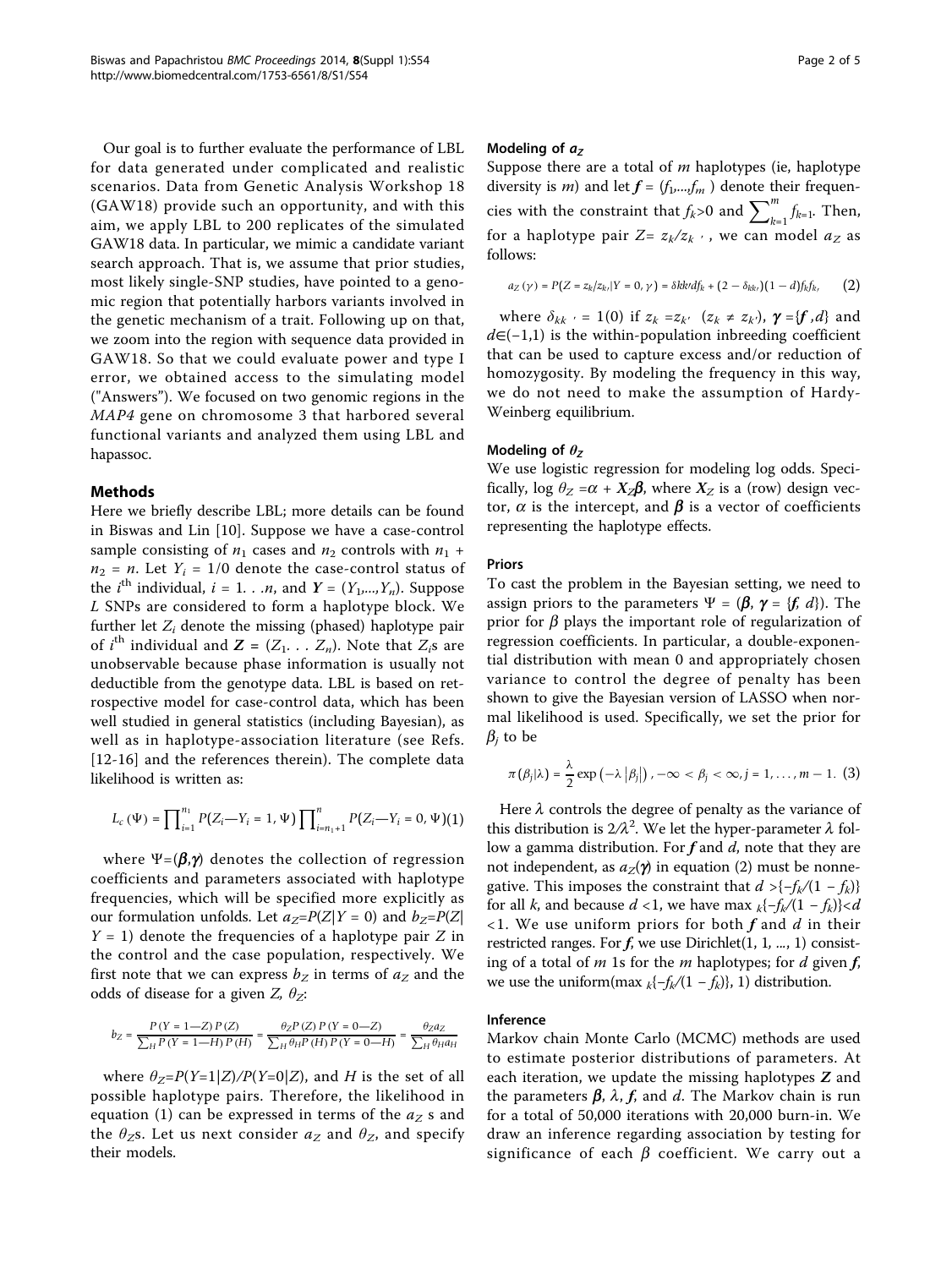hypothesis test of  $H_0 : |\beta| \leq \epsilon$  versus  $H_a : |\beta| \geq \epsilon$ , where ∈ is set to a small number, using Bayes factor (BF), which is defined as the ratio of posterior odds to prior odds of  $H_a$ . If the BF exceeds a certain threshold, we conclude that the corresponding  $\beta$  is significant;that is, that haplotype is associated. In our applications, we use a threshold of 2 and  $∈= 0.1$  following Biswas and Lin [[10\]](#page-4-0). This method has been implemented as an R package (with dynamic loading of C program) LBL, which is available at [http://www.utdallas.edu/~swati.biswas.](http://www.utdallas.edu/~swati.biswas)

LBL requires as an input a list of possible haplotypes that are compatible with each person's genotype. We obtain this from the hapassoc package's pre-processing command "pre.hapassoc". Note that LBL does not assign any specific haplotype to persons whose haplotypes cannot be inferred unambiguously; rather, their haplotypes are treated as missing and updated at every MCMC iteration. Thus, the uncertainty in haplotypes for each person is incorporated into the model. By the same token, the uncertainty in haplotype frequencies  $f_k$  is taken into account by treating them as unknown parameters with noninformative prior distribution and updating them at each iteration (note that although pre.hapassoc outputs frequency estimates also, those are not needed by LBL). So, even if in the data some haplotypes are only compatible with the cases but not with any control, by having a prior distribution on  $f_k$ s, the model allows the possibility of the control population having those haplotypes as well. However, if those haplotypes have sufficient contribution to the disease under study and the sample size is reasonable, we will expect those haplotypes to be inferred as associated.

# Results

As mentioned in the background section, we propose to use haplotype analysis as a follow-up analysis to zoom into a genomic region that has been implicated in earlier studies. With this premise, we focus on gene MAP4 on chromosome 3. In particular, we consider 2 separate regions around 2 functional variants: (a) the most frequent functional variant located at 47,956,424 basepairs (bp) with minor allele frequency  $(MAF) = 0.378$ , and (b) variant with strongest effect size at 48,040,283 bp with MAF = 0.032. The rationale for such a choice is that a functional variant that is either fairly common or is rare but has a strong effect could be reasonably expected to have been implicated in prior (single-SNP genome scan) studies. To zoom into these regions, we selected SNPs that are within 4000 bp of these locations and have MAF>0.01, and formed haplotypes with those SNPs in each region. This choice of MAF ensured that in a sample of size 142, at least two copies of each SNP were present and thereby excluded almost monomorphic SNPs. Common SNPs can combine to form rare haplotypes

(frequency <0.05), and, indeed, this was the case for these regions. In both regions, we had 9 SNPs each. Specifically, for region 1, 9 SNPs resulted in 9 haplotypes. This is unusually low and it could be just random chance or there may be a biological reason for this. However, as we analyze the simulated phenotypes, which were generated based on single SNPs, we do not expect this to have any significant effect on our analysis.

As LBL has been proposed for the case-control data, we used the sample of unrelated people. We classified a person as affected (case) if the individual was diagnosed with high blood pressure or was taking medication for high blood pressure at the last exam. The total sample size was 142 individuals. The number of cases varied from replicate to replicate with mean =  $72$  and SD =  $5$ , while the genotypes were identical for all replicates. We analyzed all 200 replicates for the two regions described above twice. First, we analyzed with the provided phenotypes to examine power. Second, for each replicate, we randomly permuted the affection status of individuals and reanalyzed the data. This nullified any association present between phenotype and genotypes, and thereby allowed us to gauge the type I error. Note that the total numbers of cases and controls remain the same in both the original and its corresponding "null" versions.

We analyzed each replicate using hapassoc and LBL. Hapassoc did not converge, presumably because of the presence of rare haplotypes in both regions studied. Tables [1](#page-3-0) and [2](#page-3-0) show SNPs and haplotypes in these two genomic regions and the proportions of replicates showing association with each haplotype (BF>2) in both original and null versions. In Table [1](#page-3-0) LBL's power to detect the haplotype with two functional variants (the third functional variant has almost a negligible effect) is exceptionally high for a sample size of only 142 individuals. However, there is no power at all to identify the haplotypes with 1 functional variant at 47,956,424 bp. This indicates that the other (rare) functional variant at 47,957,996 bp almost solely drives the power for detecting the haplotype with two variants. The type I errors in the null version are all very low  $(\leq 2\%)$ . Thus, this illustrates the power of LBL for identifying rare haplotypes. In region 2, the powers are 78% and 30% for the two haplotypes; both are rare haplotypes and each contains one variant. The variant in the former haplotype accounts for higher percentage of the variability in the diastolic blood pressure (0.02 vs. 0.01) and systolic blood pressure (0.03 vs. 0.01). Although the two variants are almost on top of each other (1 bp apart), there was no haplotype containing both variants. The type I errors are, again, very small  $(\leq 2\%)$ .

## **Discussion**

Here we evaluated the power and type I error of LBL for detecting rare haplotypes. Remarkably, even with a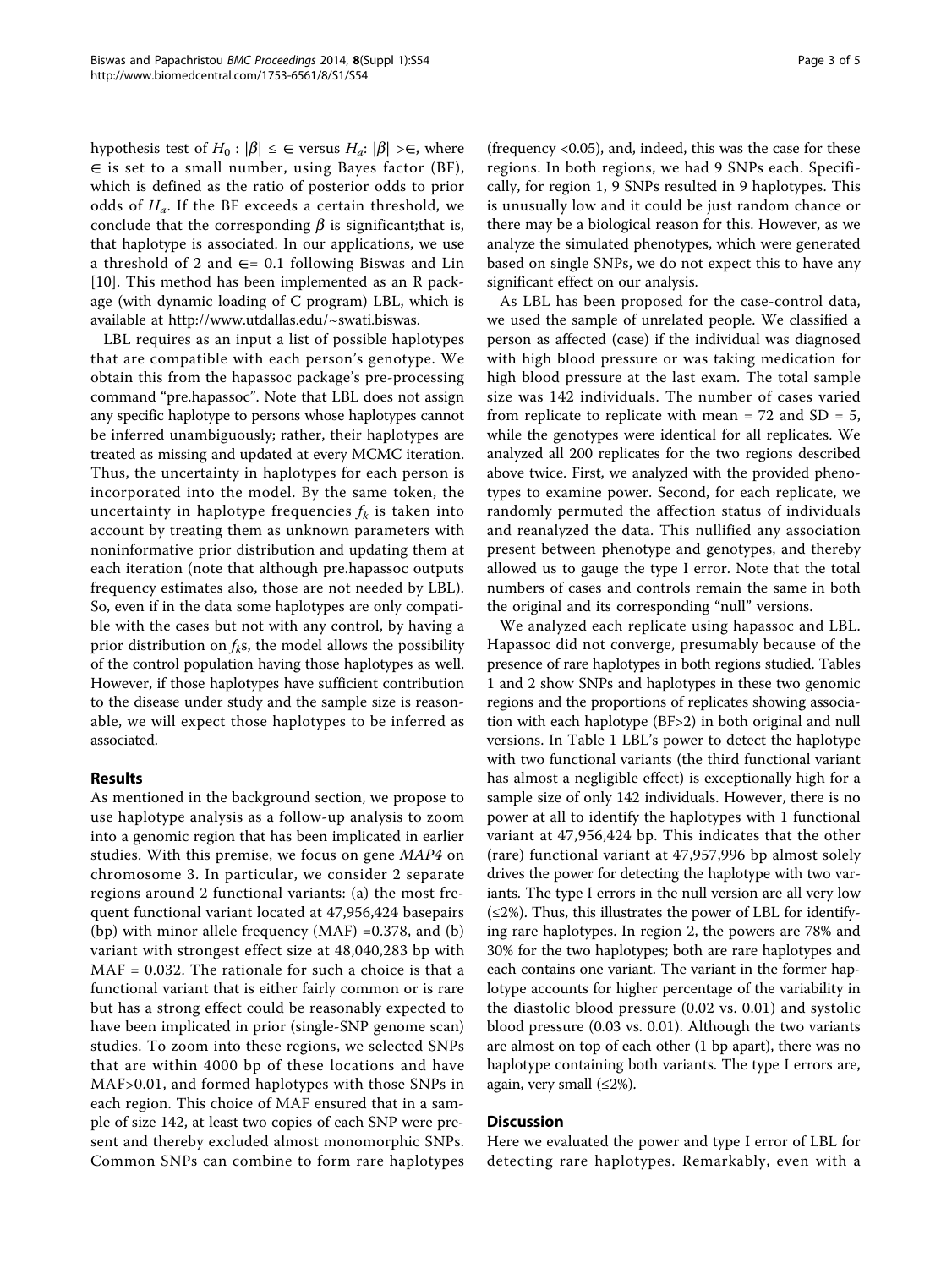| SNP(bp)    | <b>MAF</b> | Hap1      | Hap2        | Hap3  | Hap4     | Hap5     | Hap6     | Hap7  | Hap8         | Hap9     |  |
|------------|------------|-----------|-------------|-------|----------|----------|----------|-------|--------------|----------|--|
| 47,952,843 | 0.018      | $\Omega$  |             | 0     | $\Omega$ | 0        | $\Omega$ | 0     |              |          |  |
| 47,953,405 | 0.370      | $\Omega$  |             |       |          |          |          |       |              |          |  |
| 47,953,733 | 0.320      | $\Omega$  |             | 0     | $\Omega$ |          |          |       | $\Omega$     | 0        |  |
| 47,956,424 | 0.359      | $\Omega$  | $\mathbf 0$ |       |          |          |          |       |              |          |  |
| 47,956,506 | 0.317      | $\Omega$  | 0           | 0     | $\Omega$ | $\Omega$ |          |       | $\Omega$     | $\Omega$ |  |
| 47,957,996 | 0.021      | $\Omega$  |             | 0     | $\Omega$ | $\Omega$ | $\Omega$ |       | $\Omega$     | $\Omega$ |  |
| 47,958,037 | 0.317      | $\Omega$  |             | 0     | $\Omega$ | 0        | $1*$     | $1^*$ | $\Omega$     | $\Omega$ |  |
| 47,959,770 | 0.367      | $\Omega$  |             |       |          |          |          |       | $\Omega$     |          |  |
| 47,959,977 | 0.011      | $\Omega$  |             | 0     |          | 0        | $\Omega$ | 0     | $\mathbf{0}$ | 0        |  |
| Hap Freg   |            | 0.63      | 0.011       | 0.011 | 0.011    | 0.003    | 0.296    | 0.021 | 0.007        | 0.011    |  |
| Original   |            | <b>NA</b> | 0.00        | 0.00  | 0.00     | 0.00     | 0.00     | 0.89  | 0.00         | 0.00     |  |
| Null       |            | <b>NA</b> | 0.00        | 0.00  | 0.00     | 0.00     | 0.00     | 0.02  | 0.00         | 0.00     |  |

<span id="page-3-0"></span>Table 1 Results for the region surrounding SNP at 47,956,424 bp using phenotypes as provided (Original) and after randomly redistributing them to individuals (Null).

The two rows, Original and Null, show the proportion of replicates with BF >2. There are 9 possible haplotypes (Hap) with minor allele of each SNP denoted by 1. The minor alleles in bold typeface are functional variants. The most frequent haplotype (Hap1) is the baseline. Freq represents haplotype frequency.

 $\text{"The % variability explained by this variant is almost negligible } (\text{<0.0001}).$ 

Table 2 Results for the region surrounding SNP at 48,040,283 bp using phenotypes as provided (Original) and after randomly redistributing them to individuals (Null).

| SNP(bp)    | <b>MAF</b> | Hap1         | Hap2         | Hap3         | Hap4     | Hap5     | Hap6     | Hap7     | Hap8         | Hap9     | Hap10       | Hap11    | Hap12    |
|------------|------------|--------------|--------------|--------------|----------|----------|----------|----------|--------------|----------|-------------|----------|----------|
| 48,036,889 | 0.011      | $\mathbf 0$  | 0            | $\mathbf{0}$ | 0        |          | 0        | 0        | $\mathbf{0}$ | 0        | $\mathbf 0$ |          |          |
| 48,037,078 | 0.363      | $\mathbf{0}$ | $\Omega$     | $\Omega$     | $\Omega$ |          |          |          |              |          |             | $\Omega$ | 0        |
| 48,038,714 | 0.373      | $\mathbf{0}$ | $\Omega$     | $\mathbf{0}$ | $\Omega$ |          |          |          |              |          |             |          |          |
| 48,039,908 | 0.246      | $\mathbf{0}$ |              |              |          |          | 0        | 0        | $\circ$      | $\Omega$ | $\mathbf 0$ | 0        |          |
| 48,040,283 | 0.025      | $\mathbf{0}$ | $\Omega$     | $\mathbf{0}$ | 0        |          | 0        | $\Omega$ | $\mathbf{0}$ | 0        |             | 0        | $\Omega$ |
| 48,040,284 | 0.021      | $\mathbf{0}$ | $\Omega$     | $\Omega$     |          | $\Omega$ | $\Omega$ | $\Omega$ | $\mathbf{0}$ | $\Omega$ | $\Omega$    | $\Omega$ | $\Omega$ |
| 48,041,471 | 0.025      | $\mathbf{0}$ | $\Omega$     | $\circ$      | $\Omega$ | $\Omega$ | $\Omega$ |          |              |          | $\Omega$    | $\Omega$ |          |
| 48,042,192 | 0.018      | $\mathbf{0}$ | $\Omega$     | $\mathbf{0}$ | $\Omega$ | 0        | 0        | 0        |              |          | $\Omega$    | $\Omega$ |          |
| 48,043,058 | 0.331      | $\mathbf 0$  | $\mathbf{0}$ |              | 0        | 0        |          | 0        | $\mathbf 0$  |          |             | 0        | 0        |
| Hap Freq   |            | 0.380        | 0.222        | 0.004        | 0.021    | 0.018    | 0.299    | 0.007    | 0.010        | 0.004    | 0.025       | 0.007    | 0.003    |
| Original   |            | <b>NA</b>    | 0.02         | 0.00         | 0.30     | 0.02     | 0.00     | 0.00     | 0.00         | 0.00     | 0.78        | 0.00     | 0.00     |
| Null       |            | <b>NA</b>    | 0.01         | 0.00         | 0.00     | 0.02     | 0.01     | 0.00     | 0.00         | 0.00     | 0.00        | 0.00     | 0.00     |

The two rows, Original and Null, show the proportion of replicates with BF >2. There are 12 possible haplotypes (Hap) with minor allele of each SNP denoted by 1. The minor alleles in red and boldface are functional variants. The most frequent haplotype (Hap1) is the baseline. Freq represents haplotype frequency.

sample size of 142 individuals, LBL seems to be able to achieve very high power and at the same time hold the type I error at very low levels. Even though this high power may be partially explained by the relatively large contribution of the variants to the trait variance (in the range of 0.01% to 0.03%), these results further strengthen the earlier findings on the usefulness of LBL [[10\]](#page-4-0).

LBL is relatively computationally efficient. To run one replicate for region 1 (with nine haplotypes), LBL took approximately eight seconds on a 2.8GHz Xeon processor under a Linux operating system with 23.5 GB of RAM. The computational intensity depends on the number of haplotypes rather than the number of SNPs. In our experience, LBL can easily handle 15 to 20 haplotypes. Also, haplotype frequencies of 0.005 were handled well

by LBL in Ref. [[10\]](#page-4-0). We also expect LBL to handle rarer haplotypes with larger sample sizes.

The nature of the simulating model and the resulting data, although complex, lead to some limitations of the study. First, the simulation model was based on individual SNPs and not haplotypes, whereas from a biological point of view, the role of haplotypes is more than just a combination of SNPs [[17](#page-4-0)]. Our limited exploration of the data (including other regions not presented here) indicated that there may be only few haplotypes that consisted of more than one functional variant. Our first region may be one of the few examples of that type. Even for that haplotype, as we saw earlier, the power to detect association with it seemed to be solely driven by one of the variants. Furthermore, in our second region, from a biological standpoint,